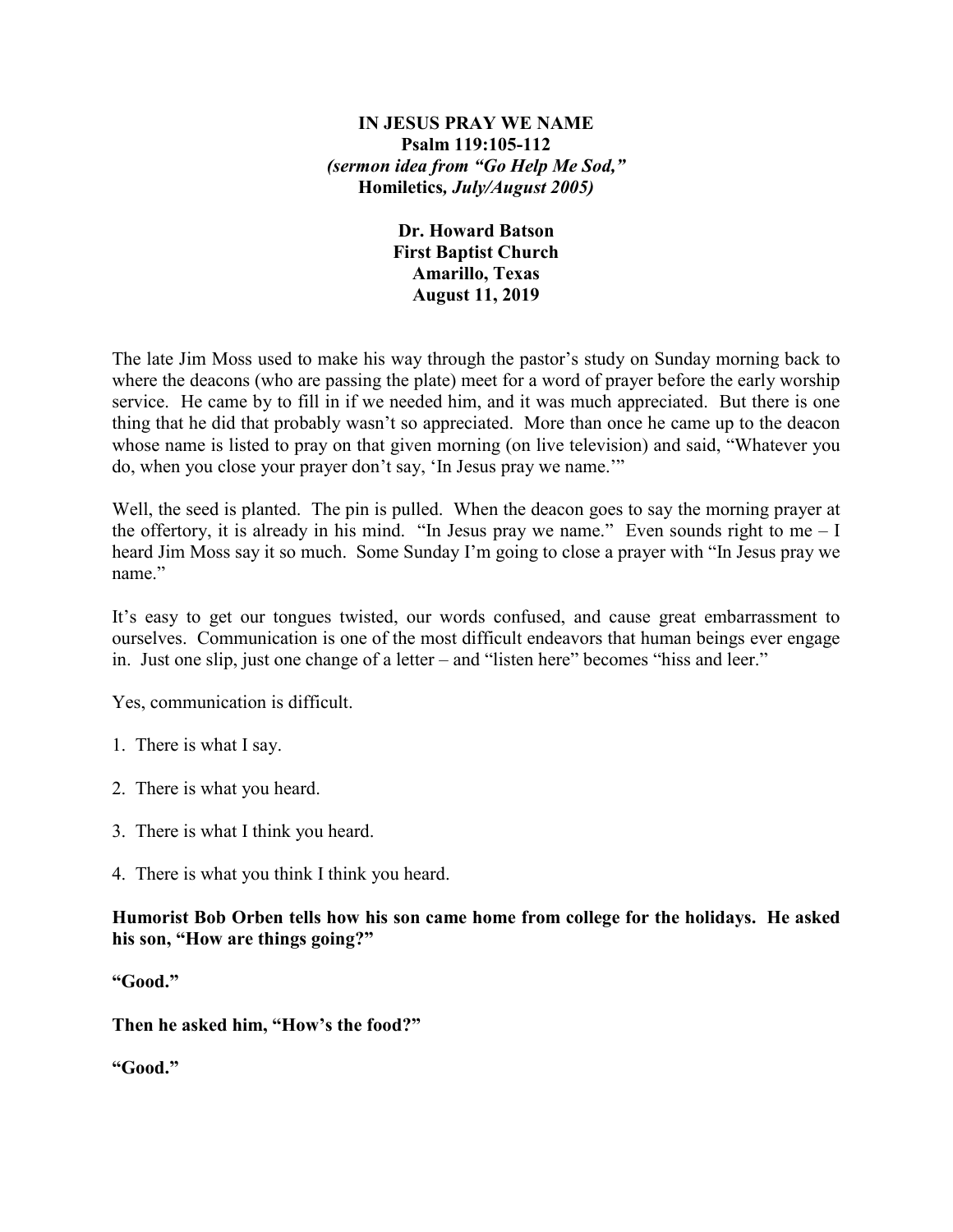**"And the dormitory?"**

**"Good."**

**"They've always had a strong football team, son," Bob continued, trying to strike up some meaningful conversation. "How do you think they'll do this year?"**

**"Good."**

**"How are your studies going?"**

**"Good."**

**"Have you decided on a major yet?" knowing that this one would yield a better answer.**

**"Oh, yes," his son said.**

**"What is it?"**

## **"Communications." (www.homileticsonline.com)**

Communication is so important. First of all, I have to say it correctly. I have to say "listen here" instead of "hiss and leer." And I have to say "In Jesus' name we pray" instead of "In Jesus pray we name." And even after I say it, you've got to hear and interpret it the right way.

Words can have multiple meanings.

**A man asked his wife what she'd like for her birthday. "I'd love to be six again," she replied.**

**On the morning of her birthday, he got her up bright and early and off they went to a local theme park. What a day! He put her on every ride in the park: the Death Slide, the Screaming Loop, the Wall of Fear – everything there was! Wow!**

**Five hours later she staggered out of the theme park, her head reeling and her stomach upside down. Right to McDonald's they went, where her husband ordered a Big Mac for her along with extra fries and refreshing chocolate shake. Then it was off to a movie – the latest Star Wars epic, and hot dogs, popcorn, Pepsi Cola and M&Ms. What a fabulous adventure!**

**Finally she wobbled home with her husband and collapsed into bed.**

**He leaned over and lovingly asked, "Well, dear, what was it like being six again?"**

**One eye opened. "You idiot, I meant my dress size!" (from the Daily Dilly, www.homileticsonline.com)**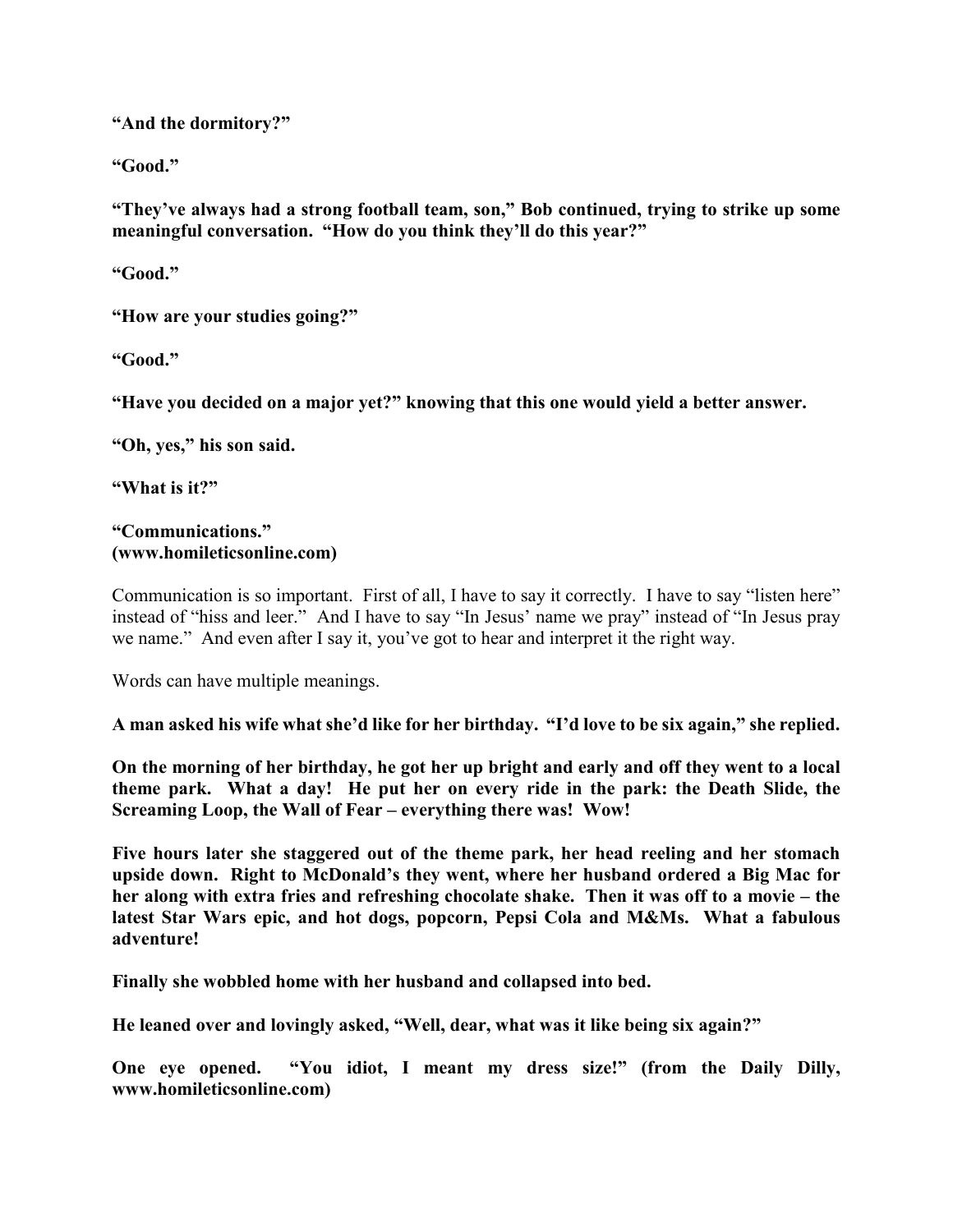The moral of this story is if a woman speaks and a man is there to hear her, he will get it wrong anyway.

It's just hard to communicate well. "A pack of lies" can easily slip into "a lack of pies." "It's pouring with rain" can sound like "it's roaring with pain." And "save the whales" can turn into "wave the sails" in an instant. And please don't ever say, "in Jesus pray we name."

But even when people speak the right words, we certainly don't always listen. **One man expressed concern about his wife to a friend. He sighed, "My wife is talking to herself a lot these days." The friend was hardly concerned. He said, "My wife has been talking to herself for years, but she doesn't realize it. She thinks I'm listening." (***Positive Living***, Sept/Oct 1995)**

I know that when I preach you don't always hear what I say. It happened on March 14, 2004. I preached a sermon from Acts 15 saying that Christ plus nothing equals salvation.

A man called our associate pastor and declared, "We're all up in arms in Borger because your pastor said that you must be circumcised to be saved." I said nothing of the sort. I was simply reading Acts 15:1 and quoting the Judaizers. The entirety of the rest of the sermon was spent dismantling their claim and declaring that Christ plus nothing equals salvation. But when he heard me read Acts 15:1, and I quote (and again I tell you I'm just quoting the Judaizers – it's the Bible, it's not me), "Unless you are circumcised according to the custom of Moses you cannot be saved" – yes, I said that. I read it from Acts 15:1. It was a false assertion from the Judaizers which the Council in Jerusalem was also discounting and ended up concluding otherwise – that Christ plus nothing equals salvation. But when I did so, at least according to one man, they were all up in arms in Borger because I had said something that I, indeed, had never said. I don't really think all of our good friends in Borger were upset, only him.

Sometimes people hear what they want to hear. They will hear exactly the opposite of what you're trying to communicate. Communication is difficult.

**A college football team was being routed. It's first-string and second-string quarterbacks both left the game with major injuries. The coach, with fear and trembling, sent in an unexperienced third-stringer who had never taken a snap. With the team deep inside its own territory, the coach instructed the third-string QB to call three simple running plays and then punt the ball, no matter what. He certainly didn't trust the young man to pass.**

**The first play, a slant to the right, gained 30 yards. The second play, a quarterback keeper to the left, gained 40. The third play, a run up the middle, pushed the team to the opponent's two-yard line. Then, according to the instructions, the quarterback dropped back and punted the ball out of the stadium.**

**The coach called the quarterback aside. "Son, just what in the world were you thinking out there?" he asked.**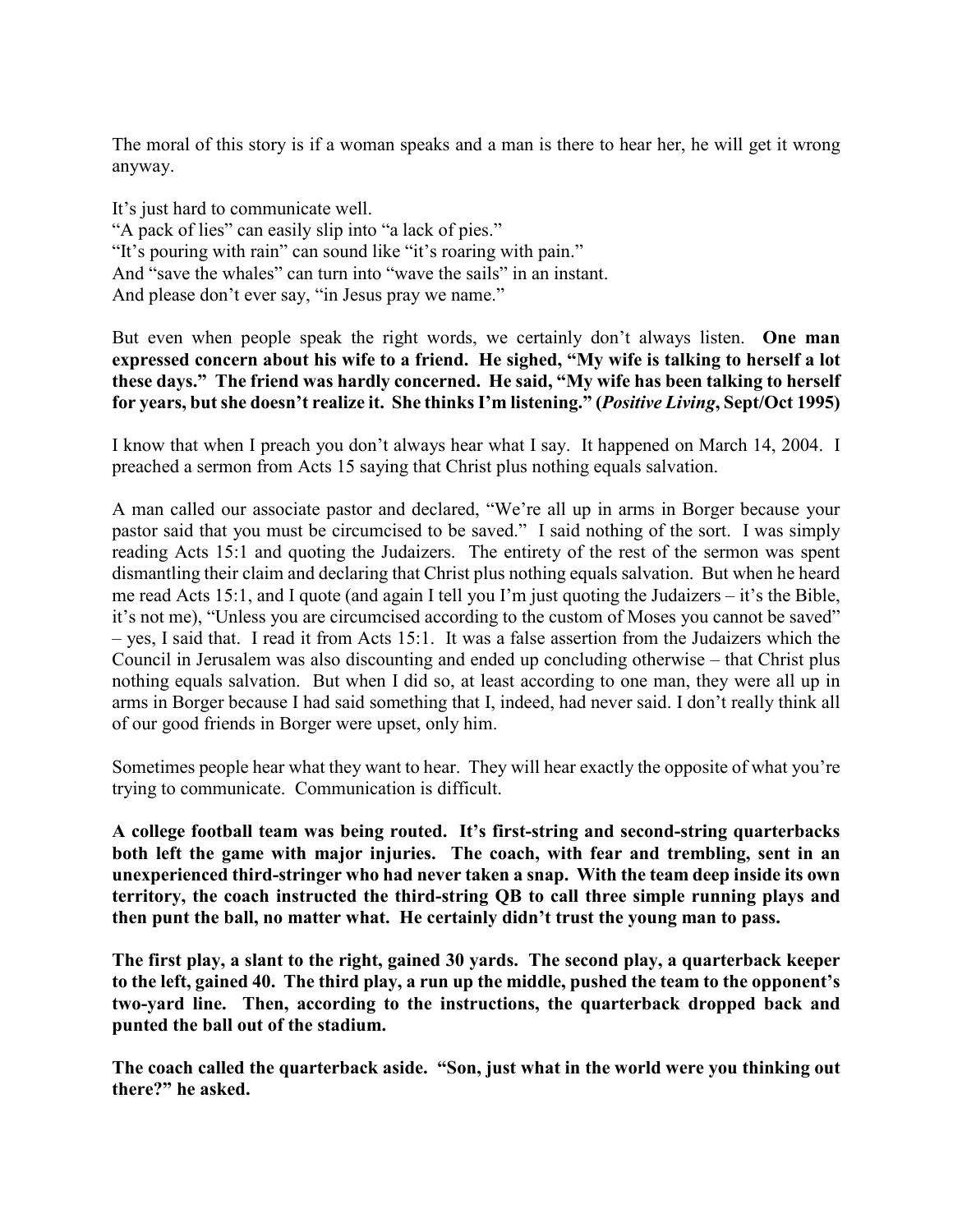## **The quarterback replied, "I was thinking I had the dumbest coach in the whole world." (story told by Charles E. Exley, Jr., chairman of NCR Corporation, as reported in the**  *Chicago Tribune***)**

But he was just doing what the coach had asked him to do.

Communication with your spouse is important. Communication with your children is important. Communication in your professional life is important. So much of what you do – not just what I do – is based upon clear communication.

But there is no communication more important for your life than God's communication to you.

I want to talk to you this morning about reading the Bible, but I want to talk to you really about listening to God. I want you to look at Bible reading in a new way. So often we read the Bible not to listen to God, but to find pat answers for our problems. We come to the Bible as if it's the great reference book. And that's certainly a legitimate way to read the Bible to some extent. If we're having a problem with fear, we try to find a passage that will help us with our fear. "The Lord is my shepherd, I shall not want... Yea though I walk through the valley of the shadow of death, I will fear no evil, for Thou art with me." So, we find a passage that deals with our problem of fear.

But God's word is so much more than a reference guide, divided by subject headings, to which we turn for our problems – though I'm afraid that's the way most of us have been taught to read scripture. And, again, there is nothing wrong with this use of the Bible, per se, but there is another way to understand the reading of scripture, especially the listening to the reading of scripture, as engaging yourself with God. Not looking for a reference guide but, rather, deepening a relationship with Him. Bible reading is an encounter with God.

It's a bit more risky because reading scripture this way you might really risk hearing God. Careful, or you might really listen to the voice of God.

**Clifford Nash, a professor of communications at Stanford, reports that when BMW introduced their navigation system in Germany – don't get mad at me, this is a Stanford professor, I'm just giving you an example, I didn't make it up – they used a female voice. The voice was not accepted. Customers rejected it. What they discovered was that German drivers, at least, would not take driving directions from a woman. They had to change it to a male voice. ("Go Help Me Sod,"** *Homiletics***, July 2005)**

What voice are you ignoring?

When you read scripture, are you hearing the voice of God? Are you engaging in hearing the word of God?

We don't want to use scripture that way. We want to hunt and peck and pick the passages that answer our petty problems. That's what we want to do. That's what we've been trained to do.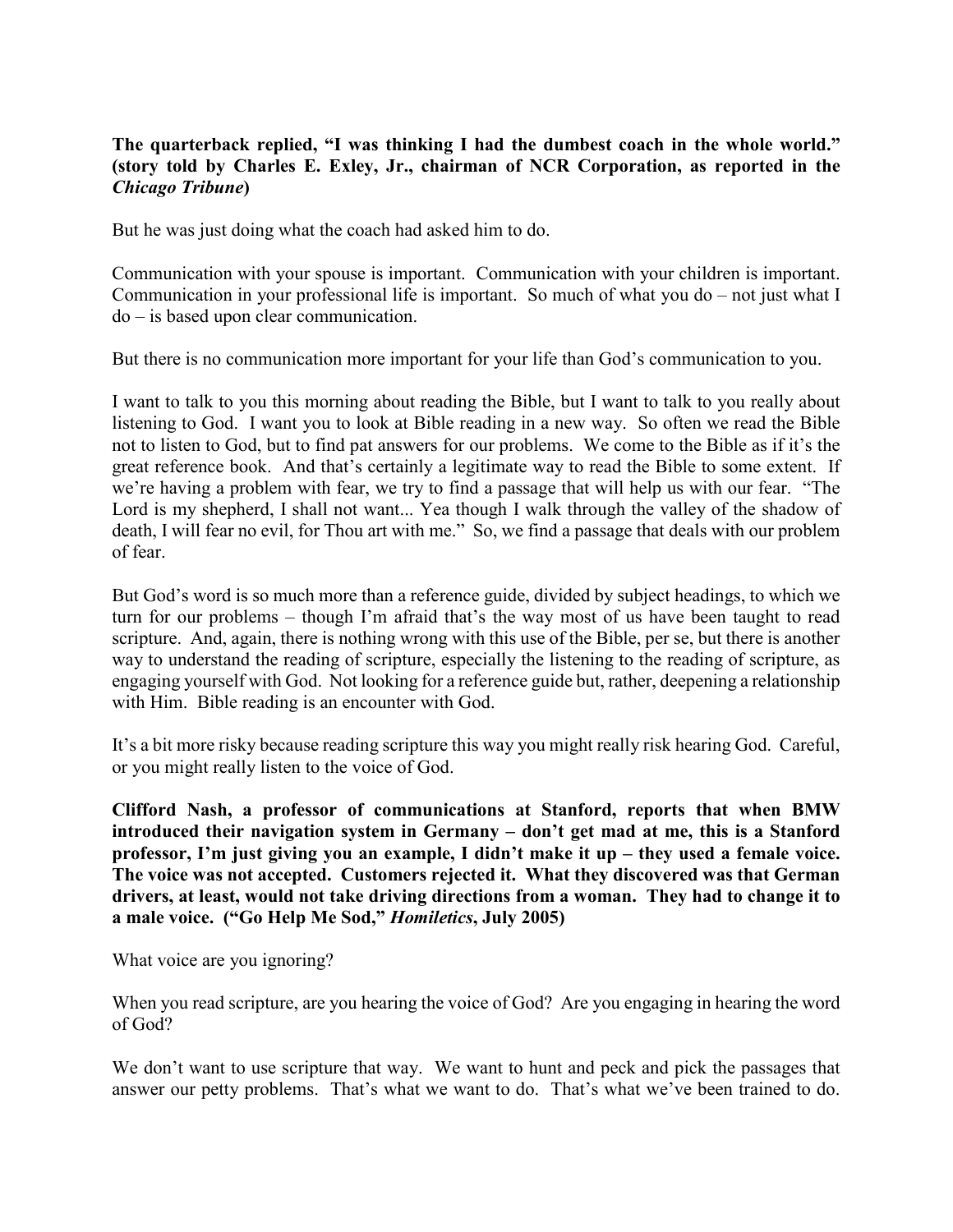But to engage ourselves with the word of God and read, "Thus sayeth the Lord....," to let it ring in our ears and shake our souls is a threatening way to read the word of God.

Barbara Brown Taylor said that to pick up the word of God and to read it through, not handpicking the passage, is like going on a blind date every time you pick up the Bible. You don't know what you might encounter. You don't know what might be said to you. You don't know whether you're going to be in a comfortable text or an uncomfortable text. You don't know if you're going to be prodding through parables or listening to the pounding of the prophets.

Oh, you may know generally by the title of the book, but you may discover a surprise. You may hear a new voice of God if you really read the word with open ears.

Regular Bible readers report that they are more satisfied with their lives than people who don't read the Bible. Twelve hundred Americans were commissioned by an American Bible Society poll. It was also found that 92 percent of Americans own a Bible, but only 24 percent of them read the Bible daily.

Are you really listening to the word of God? Are you reading scripture – not cherry-picking passages, but engaging with God through some difficult texts, some hard words of God, some words that may cause you to have to change your lifestyle, to change your way of thinking, to rattle your world?

The Bible is not a "patch and fix kit." It is a way of life. It is a relationship in which God wants to engage you – by the reading of His word.

The Bible is not really a book about obedient servants of God who make the world a better place. If you think that, you probably haven't read it. In scripture we find people who lie and cheat and kill as often as they love and heal and give birth. On the whole, we find ourselves in the passages and the pages of the scripture. We find real people struggling with real issues, engaging themselves with God.

To really let God speak to us we have to stop mining for passages that support our prejudices. That's what we do. Or try to find passages that make us feel safe about what we've already concluded. What we do then, as one scholar said, is that we collect up all the golden nuggets from scripture we can find to make our own golden heifers and say our prayers before we go to bed to the god we've created by cherry-picking the passages.

There is, of course, a way around this. To say, "You know, I'm going to read the gospel of John. I'm going to read the hard parts and the easy parts. When I like the story in the text, I'm going to read it. And when it makes me terribly uncomfortable, I'm going to read it, too. When it challenges the way I'm living my life and my core priorities, I'm going to read it twice. Maybe God is trying to say something to me."

Take seriously the parts of the Bible that maybe even rebuke and exclude you – the parts that make you feel uncomfortable. We usually read scripture in regard to the lives of others. It's so easy for me to read a passage and think about how it applies to you. But in doing so, I have not met with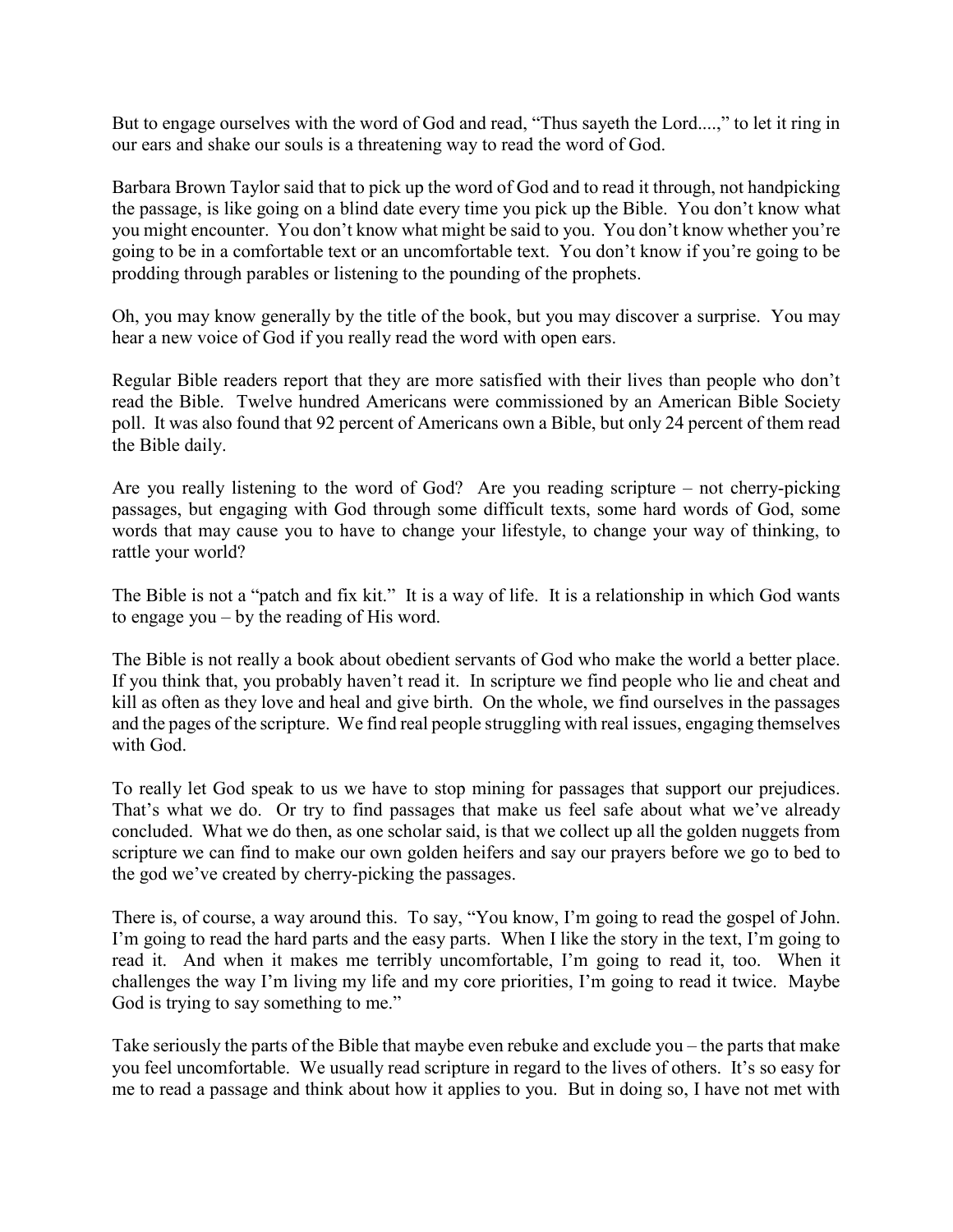God. Rather, I've consulted with somebody about your life rather than engage God in my own. When you read scripture as a whole, you may find a passage that you really like. But the next day you're moving on through that book to a passage that challenges you, that makes you squirm.

Making yourself comfortable when you read scripture is not the goal. The point is to embrace the word of God and to hear what God is trying to say to you. You should not shape scripture. Scripture should shape you.

When you read the Bible this way, God has a lot of freedom and you don't. You can't cherry-pick the passages for your problems or try to read the prophets just trying to make predictions. That's another popular way of reading scripture. See what the prophets are predicting, apply it to current events, and, well, you know...it's the same thing. It's trying to control God, trying to put Him in a box.

But how about reading the word of God and finding a God who defies your predictions and who eludes your controls, a God who is an unfathomable mystery as you engage Him. And you find out you're not really in control, but He is.

It's a scary way to read the Bible, and not many of you will do it because it's much too unpredictable. To read it this way, you've got to be willing to let God's word say what it says, whether you like it or not. I most often know I've truly understood a passage when I don't like what it says. I've probably struck the truth then. And there is no way, when you read the Bible this way, around the hard passages. It's the most honest, open way to read the word of God, rather than rewriting the word of God through your own slanted interpretations.

The world is full of so many messengers and messages these days. **We have to pick our way through a discordant, infinite-channeled auditory landscape. Like a radio stuck on permanent scan, the culture lashes us with skittering bits and bytes, each dragging its piece of historical or emotional context: a commercial overheard in traffic, a falsely urgent weather report, a burst of canned laughter, half a refrain. The cell phone interrupts lectures, sermons, second acts, and funerals. Everywhere a new song begins before the last one ends, as though to guard us against even the potential of silence. Each place we turn, a new world – synthetic, fragmented, often as not jacked into the increasingly complex grid that makes up the global communications network – encroaches on the old world of direct experience, of authentic, unadorned events with their particular, unadorned sounds. (Mark Slouka, Listening for Silence,** *Harper's Magazine,* **April 1999, www.homileticsonline.com)**

Will you stop all the noise and listen to the voice of God by reading scripture?

The Psalmist says, "God, your word is a lamp to my feet. It lights my path. I'm going to keep what I discover in your word. And even though when I keep your word my very life is at risk (v. 109), I am not going to turn away from what I know you're trying to say to me God (v. 110), for your testimonies are a great heritage forever. And when I connect with you and hear what you say (v. 111), there is rejoicing in my heart. I am going to do what you ask me to do, O God (v. 112) to the very end."